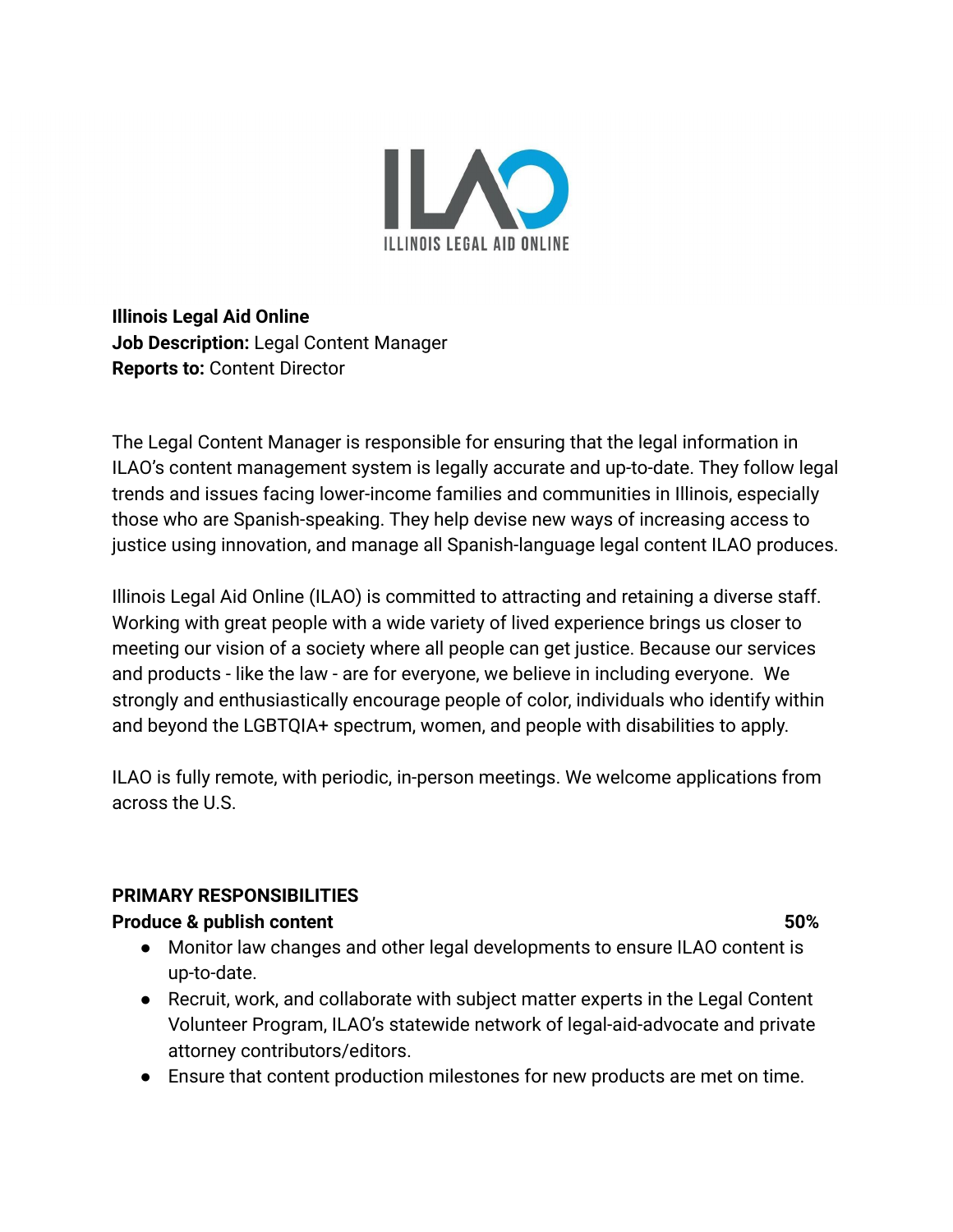- Monitor what resources exist outside of ILAO's library and determine how to best incorporate them into ILAO's products.
- Collaborate with others on the Content Team to come up with new ways of packaging and delivering legal information.
- Understand the needs of legal aid and pro bono attorneys and ensure ILAO is supporting them with meaningful tools and resources.
- Create a variety of types of content in addition to text, like flowcharts, infographics, videos, and eLearning modules.
- Network and build relationships with others in the legal profession, especially in legal aid and access to justice, to collaborate on solutions to major issues.
- Serve on the Illinois Supreme Court Access to Justice Commission's Forms Subcommittees to advise on form design and plain language.

# **Manage translation of legal content into Spanish 35%**

- Acts as the point person for volunteer translators and vendors to provide content to address the needs of Spanish speakers in Illinois.
- Ensures that content that is created or updated in English is translated into Spanish quickly and accurately.
- Monitors translated content and works with ILAO's Content Director to identify trends and opportunities for improvement.
- Recruits, acknowledges, and shows appreciation for Spanish-speaking translation volunteers.
- Prepares promotional materials, training, and outreach materials in Spanish and collaborates with ILAO's Strategic Partnerships team to ensure legal information is widely shared with Spanish-language partners and users.

## **Content evaluation and feedback management 15%**

- Establish metrics and standard reports for content performance and evaluation.
- Collect, aggregate, analyze and share data with ILAO staff and partners as needed.
- Enforce content quality standards and oversee the content governance process.
- Develop, execute, and continuously improve content quality assurance and prioritization process.
- Work with Product Support Manager to collect and respond to content-related user feedback.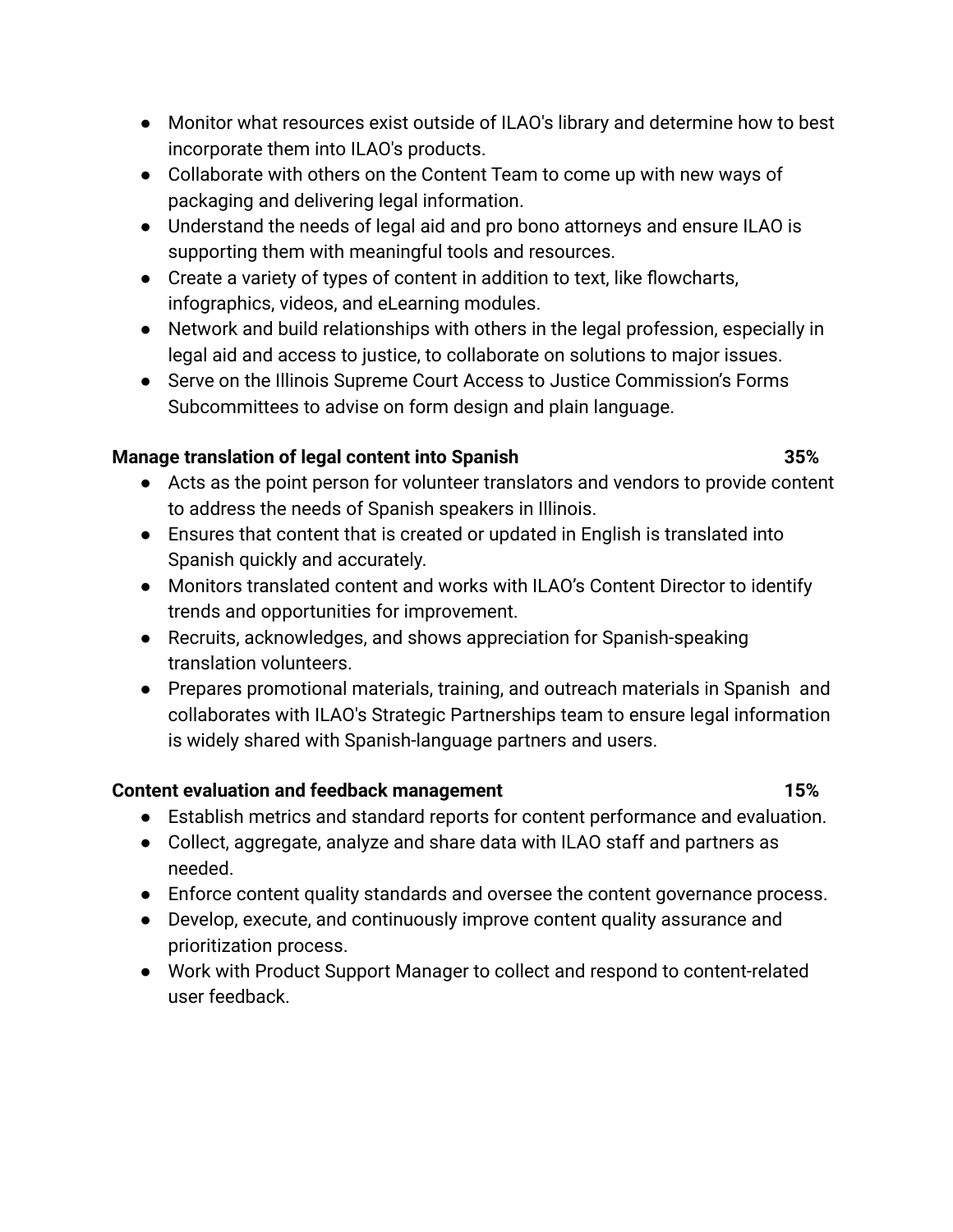#### **Education/Experience**

- Law degree (J.D.) or similar legal experience required
- Proficiency or fluency in oral and written Spanish required, Mexican Spanish preferred
- Experience distilling complicated concepts into understandable, actionable resources

### **Preference given to candidates with**

- Experience collaborating with and supporting volunteers and community members
- Experience working with translation systems and workflows
- Experience working in web-based content management systems
- Strong connections to Illinois and/or understanding of Illinois law
- Experience with Jira, Slack, GSuite, and/or Salesforce

## **To Apply:**

Send a resume, letter of interest (describing your fit for the position and salary requirements), and links to writing samples or other resources you've developed, to [hiring@illinoislegalaid.org](mailto:hiring@illinioslegalaid.org). No recruiters and no snail mail, please. Must be authorized to work in the United States for any employer.

## Deadline to Apply: [chanita]

Salary: \$54,000 - \$60,000

Benefits: ILAO offers a comprehensive benefits package, including health and dental insurance, life insurance, long-term and short-term disability insurance, health and dependent care flex spending account; 15 paid days off and 15 holidays in the first calendar year of employment; and, 403(b) retirement plan, to which ILAO contributes a required 1% of salary monthly. ILAO has a flexible workplace policy that supports remote work, wellness and work-life balance.

## **About ILAO**

At ILAO, we believe in justice. We believe the law is for everyone. We know, however, that not everyone is equal in the eyes of the legal system. Race and culture, language, education, location, time, disability, and income are enormous barriers to using the law to get justice.